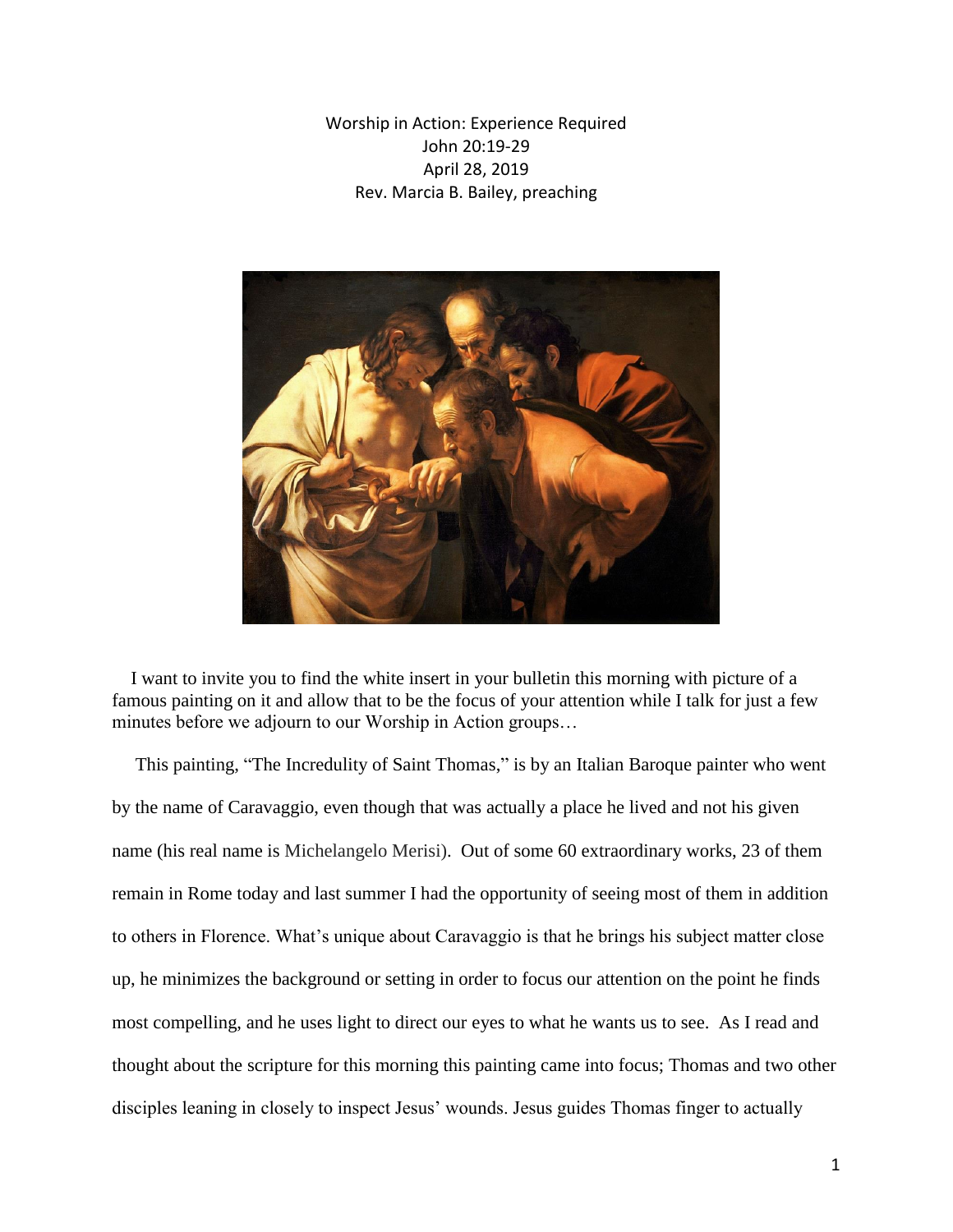touch his scarred flesh as the others press forward. Thomas has to not only see, but *experience* this Risen Christ for himself.

 And isn't that how it is? We need to experience things for ourselves in order to know they are true. I can *tell* you about a great restaurant I've found but its only after you've eaten there too that you can affirm my discovery. We can read about a tragedy but its only after we have endured something similar that we can begin to know the depth of another's suffering. We can watch on tv, look at video online, read about things in books and magazines but nothing compares to first-hand encounter; we need to *experience* something in order to claim intimacy and knowledge of it.

 And that's the challenge of resurrection; I told you last week that in order to "live resurrection" we needed to experience it. That means we need to die to something: to our egos, our assumptions, our ignorance, our arrogance in order to come to life as something and someone new. We need to let go of something in order to gain something; we need to *experience* resurrection in this life in order to *live* resurrection in this life--in order to be like Jesus.

 Thomas' actions confirm this; he needs to see it for himself in order to believe. Caravaggio suggests in the painting that while Thomas might be the only disciple with the guts to say that out loud, surely the others must have thought the same. Jesus doesn't rebuke Thomas; in fact, the text says Jesus encourages him. "Put your finger here and see my hands. Reach out your hand and put it in my side. Do not doubt but believe." Experience me, Jesus invites. Touch me, talk with me, see me---it's real, *I'm* real. *This* is what resurrection looks like!

 This morning as you move to your Worship in Action group, I want to challenge you to consider how it is each one of us can *experience* the realities of our partners and neighbors in our community, in hopes that we too might have a "resurrection experience". We have begun to

2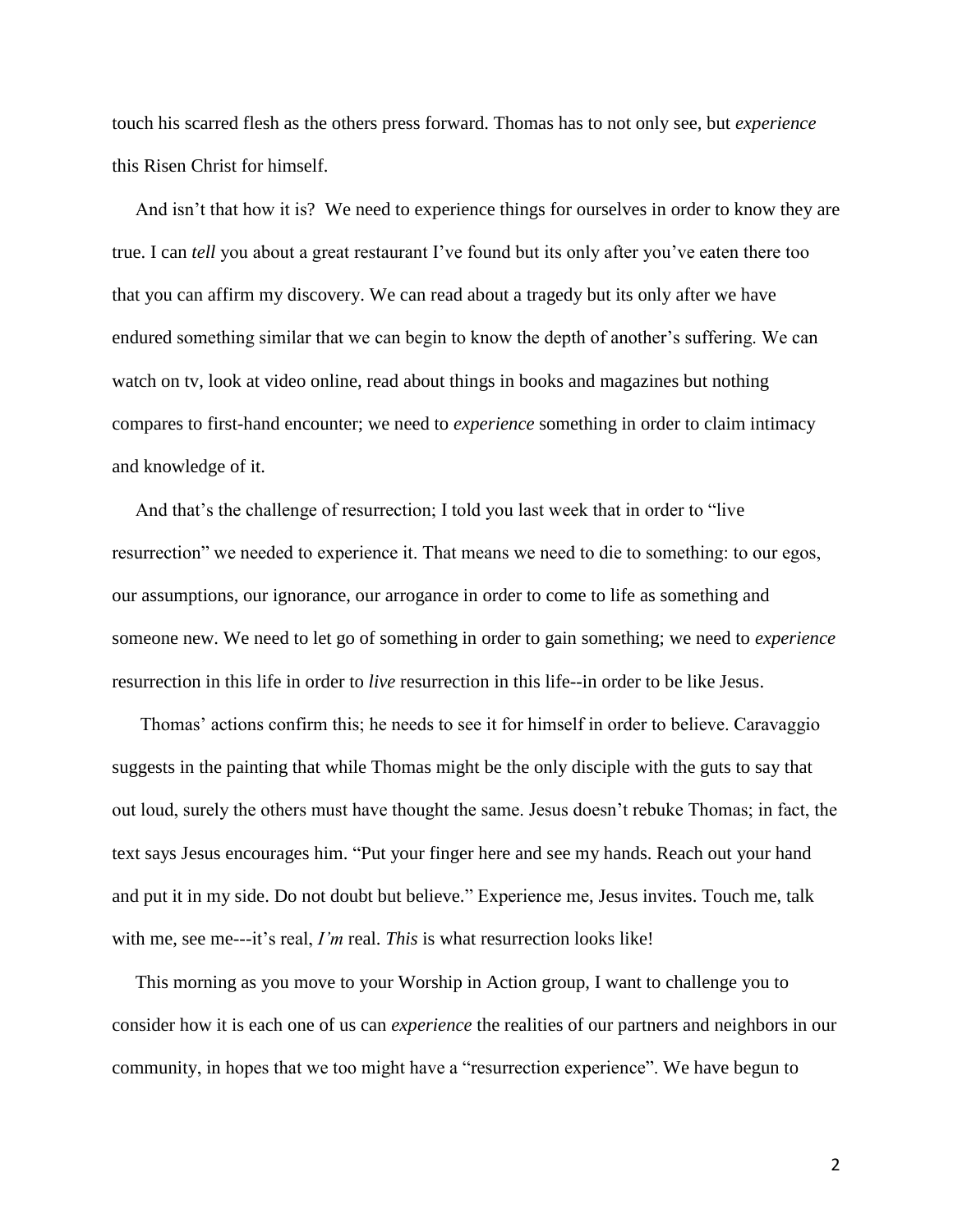make interesting and exciting plans but let me caution you not to make them from a distance, but to get in close, like Caravaggio's Thomas—think about how you can put your finger in the wounds of this community; think about how you can press in to get a good look at *their* experience. Consider how we can touch and hear and see the ones who are struggling and succeeding all around us. Don't settle for taking anyone's word for it; how can *we* experience, first hand, what it means to live here? How can we experience resurrection unless, like Thomas, we first touch?

Let's not fall into the trap of thinking that we know anything more about our community than we did three months ago, because I don't think we do. Let's not think we know what's going on because someone told us. Let's figure out how to be like Thomas---let's assert our need to know first-hand. How can we show up to see? How can we reach out to touch? How can we put our fingers in the side of others *before* we make plans that we hope, pray, or assume will meet their needs or capture their interests or make a way?

 We have three groups: Building Community, Extending Our Welcome, Community in Concert and you are invited to choose one. You can choose the one you went to last time or a different one or move from group to group. As we think about "building community" and have begun to invite others in, my challenge to you is to also consider where we can *go out* into the community and *experience* what's already there! As we think about "community in concert", I am wondering if we shouldn't find the music that's *already being made* in our community and *experience* it before we offer our own? As we work to "extend our welcome" perhaps we ought to place ourselves in the position of *being welcomed* somewhere else; we can learn from others how to offer the welcome we want to extend.